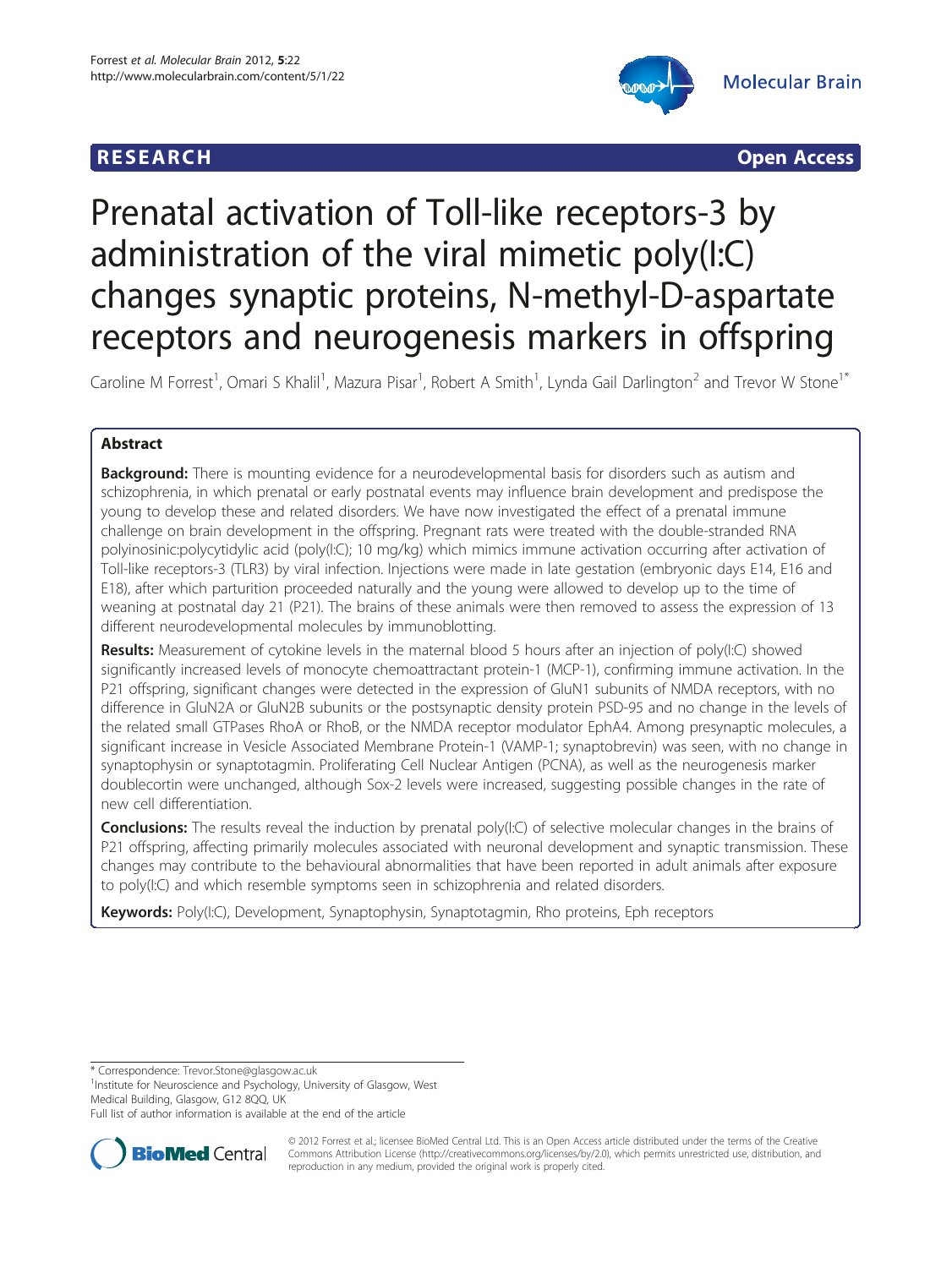## Background

A substantial amount of clinical epidemiological evidence has suggested that human maternal infection during pregnancy can adversely affect brain development of the offspring in postnatal life [\[1,2\]](#page-9-0). Maternal infection could, therefore, represent an important contributor to the emergence of neurodevelopmental disorders including schizophrenia, autism spectrum disorders and depression [\[3](#page-9-0)-[5](#page-9-0)]. This hypothesis is supported by experimental evidence from rodent models that infection during gestation may lead to behavioural changes in the offspring which may not be apparent until adulthood. Those behavioural abnormalities often resemble features of the neurodevelopmental disorders seen in humans [\[6](#page-9-0)-[8](#page-9-0)]. In order to prevent or treat neurodevelopmental disorders of this kind it will be essential to understand the molecular changes by which infection of the mother, foetus or neonate influences brain development and its subsequent maturation.

Animal models for the effects of infection on development have been described [\[9,10](#page-9-0)]. Many infections of pregnancy are caused by viruses, the effects of which can be simulated by the synthetic viral coat-mimetic poly-[inosinic acid:cytidylic acid], (poly(I:C)). This double-stranded RNA molecule activates Toll-Like Receptor-3 (TLR-3) on dendritic cells, macrophages and B cells, leading to activation of the immune system. The effects of poly(I:C) include inducing the expression of interferon-γ (IFN-γ) and other major inflammatory mediators such as interleukin-1β (IL-1β), IL-6 and tumour necrosis factor-α (TNF-α), as well as leucocyte chemoattractants such as monocyte chemotactic protein-1 (MCP-1) [[11\]](#page-9-0), thus reproducing many features of a full infective immune response.

In the present study pregnant female rats were treated with poly(I:C) during the late phases of gestation. Parturition was then allowed to proceed normally and the offspring were allowed to grow until weaning (postnatal day 21; P21) when the expression of molecules known to play critical roles in early brain development or which reflect the formation of synaptic contacts were studied. The results indicate that several of these molecules show substantial changes which persist at least until the time of weaning and which may underlie aspects of the behavioural abnormalities reported previously.

## Methods

#### Animals

This study was carried out according to the regulations of the Animals (Scientific Procedures) act 1986 of the UK, administered and monitored by the Home Office. The study was performed according to internationally recognized procedures and was approved by the University of Glasgow Research Ethics Committee. Male and female Wistar rats were housed together for mating and inspected daily for the occurrence of a vaginal plug. The pregnant females were housed alone from that point, with free access to food and water. Preliminary experiments established that 10 mg/kg of poly(I:C) could be given to pregnant dams during the last seven days of gestation with no signs of stress, behavioural changes or abnormal behaviour towards the neonatal pups after birth.

A dose of 10 mg/kg was used partly based on the existing literature reporting that doses of 5 or 10 mg/kg are able to induce a clear inflammatory response in rodents [[12](#page-9-0)] whereas lower doses are generally ineffective. However, much of this previous work was performed in normal adult or neonatal animals, and involved single injections whereas we wished to develop a model in which the immune system was activated over a time period of several days. We therefore performed preliminary experiments using different doses and injection schedules of poly(I:C) specifically in pregnant rats during late gestation. The results supported the adult data, firstly confirming that 10 mg/kg could be used without evoking any sickness behaviour (hyperpyrexia, lethargy, hyper-sensitivity, anorexia) after a single injection and showing that the same dose could be administered on three separate occasions with a similar lack of adverse effects on the pregnant dam. This provides confidence that our dose is well-tolerated, and it was therefore selected to give the maximum chance of seeing changes in the offspring. The acceptability of this dose was confirmed by the fact that litter sizes were not affected, with an average litter size of 10.4 in saline-treated dams compared with 10.33 in animals receiving poly(I:C), confirming that the 10 mg/kg dose was having no adverse effects on mother or litter in utero or on the progress of gestation.

Poly(I:C; P0913) was obtained from Sigma (Poole, UK) and was prepared for injection by dissolving 10 mg in 1 ml of sterile saline (0.9% w/v NaCl). It was heated to 50°C to ensure complete solubility and allowed to cool to room temperature to allow re-annealing of the doublestranded RNA. Pregnant rats were injected intraperitoneally with 10 mg/kg poly(I:C) or vehicle (sterile saline 0.9%) on gestation days E14, E16 and E18 in order to extend the temporal impact of maternal immune activation on the embryos, with no apparent ill effects on the dam or her behaviour towards her litter after birth. All injections were administered between 9 am and 11 am to minimise variation in responses. Following the injections, gestation was allowed to proceed normally, with neonates being allowed to survive until weaning (postnatal day 21; P21) when they were taken from the home cage for euthanasia followed by removal of the brain. Each brain was divided into the two cerebral hemispheres and frozen immediately on dry ice before being transferred to storage at −80°C until required for analysis. Each member of a litter was treated identically, with whole litters being taken at the same time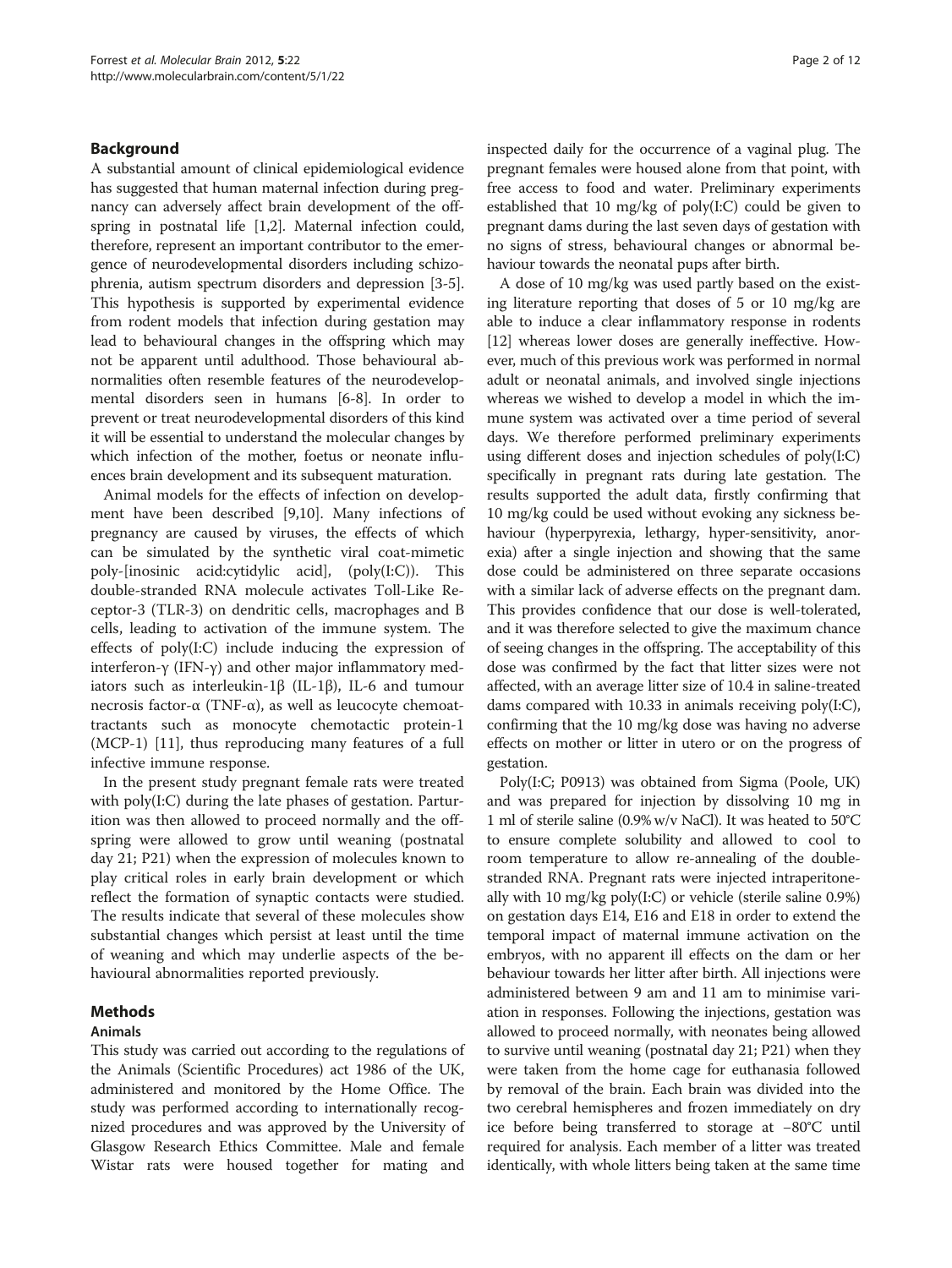so that no animal would experience the possible trauma of losing littermates while themselves surviving to a later date. This protocol also ensured that changes of maternal behaviour caused by the removal of some pups could not affect the development of survivors.

## Cytokine analysis

For assessment of cytokine production following poly(I:C) challenge, pregnant females were administered a single injection of either poly(I:C) 10 mg/kg or vehicle (sterile saline 0.9%) on gestational day E18. Rats were sacrificed 5 h later and blood was collected by cardiac puncture using sterile syringes into sterile tubes containing 20U/ml heparin. The samples were then centrifuged at  $600 g$  for 15 minutes, and maternal plasma was stored at −80°C until required for cytokine analysis.

The levels of the pro-inflammatory cytokines interleukin-1β (IL-1β) and tumour necrosis factor-α (TNF-α), and the chemokine monocyte chemoattractant protein-1 (MCP-1) were analysed using Signosis ELISA profiling kits (Caltag Medsystems, Buckingham, UK). The relative amounts of these proteins present in the maternal plasma of pregnant animals treated with vehicle or poly (I:C) were calculated from the optical densities read at 450 nm using a microplate reader.

#### Immunoblotting

Brain sample homogenates were prepared in RIPA buffer (50 mM Tris, 150 mM NaCl, 0.1% SDS, 0.5% Triton X-100, 1% IGEPAL, and a Roche complete protease inhibitor tablet) and centrifuged at  $18000 g$  for 5 min at 4°C. Supernatants were collected for protein concentration determination using the Bio-Rad Coomassie Blue protein assay (Bio-Rad, Hemel Hempstead, UK). Samples were then normalised to 10 μg and prepared as; 65% protein sample, 25% sample buffer and 10% reducing agent (Life Technologies, Paisley, UK), and heated at 70°C for 10 min. The protein samples were loaded onto NuPAGE Novex 4–12% Bis-Tris (1.0 mm) 15 lane gels (Life Technologies, Paisley, UK) and run at 150 volts for 80 min to separate proteins according to their molecular weight. SeeBlue pre-stained standard (Life Technologies, Paisley, UK) was included on each gel as a molecular weight marker. The separated proteins were then blotted onto Invitrolon poly(vinylidene difluoride) membranes (Life Technologies, Paisley, UK) at 30 V for 60 min. The membranes were blocked for 1 h in 5% non-fat dried milk solution in Tris-buffered saline containing 0.05% Tween (TBST), before overnight incubation at 4°C with the appropriate primary antibody (diluted in 5% milk-TBST). Membranes were then washed 3 times for 15 min with TBST and incubated with the appropriate horseradish peroxidase (HRP) conjugated secondary antibody (prepared in 5% milk-TBST) for 1 h at room temperature. Following secondary antibody incubation,

blots were washed 3 times for 15 min with TBST then visualised using Enhanced Chemiluminescence Plus detection kit (GE Healthcare, Chalfont St Giles, UK).

## Antibodies

Western blot analysis was carried out using the following primary antibodies raised against target proteins: GluN1 (mouse monoclonal, 05–432, 1 : 1000 dilution) and synaptophysin (mouse monoclonal, MAB368, 1 : 40000 dilution) (Millipore, Watford, UK); GluN2A (rabbit polyclonal, PPS012, 1 : 5000 dilution), GluN2B (rabbit polyclonal, PPS013, 1 : 5000 dilution), VAMP-1/synaptobrevin (goat polyclonal, AF4828, 1 : 10000 dilution), and synaptotagmin (mouse monoclonal, MAB43641, 1 : 5000 dilution) (R&D Systems, Abingdon, UK); PSD-95 (rabbit monoclonal, 3450, 1 : 10000 dilution) (Cell Signalling, New England Biolabs, Hitchin, UK); RhoA (mouse monoclonal, sc-418, 1 : 1000 dilution), RhoB (mouse monoclonal, sc-8048, 1 : 1000 dilution), EphA4 (rabbit polyclonal, sc-921, 1 : 5000 dilution), PCNA (mouse monoclonal, sc-56, 1 : 1000 dilution), doublecortin (goat polyclonal, sc-8066, 1 : 1000 dilution), Sox-2 (goat polyclonal, sc-17320, 1 : 500 dilution) and actin (goat polyclonal, sc-1615, 1 : 10000 dilution) (Santa Cruz, Insight Biotechnology, Wembley, UK). The following secondary HRP-conjugated antibodies were used at 1: 5000 dilution: goat anti-rabbit HRP (12–348) (Millipore, Watford, UK); donkey anti-goat HRP (sc-2020) and goat anti-mouse (sc-2005) (Santa Cruz, Insight Biotechnology, Wembley, UK).

## Data analysis and statistics

The western blots were analysed using Image J densitometric software (http://rsb.info.nih.gov/ij/). In order to control for variations in the total amount of protein loaded onto gels, all membranes were stained with Ponceau S solution (Sigma, Poole, UK). In addition, actin expression was examined in each series of blots and all results are expressed as the ratio of the intensity of target protein relative to actin intensity. Three pregnant rats were injected in each of the treatment groups and two pups from each litter were randomly selected for western blot analysis. Statistical comparisons were made, using Instat software, between groups of pups born to mothers treated with poly(I:C) (n = 5–6) and groups born to mothers injected with saline vehicle  $(n = 5-6)$ . This protocol allowed the use of an unpaired *t*-test to examine differences between the two. A probability value of approximately 0.05 was adopted as the working criterion for significance, but precise  $p$ -values are indicated when >0.0001.

## Results

### Cytokine levels

The time point chosen for confirmation of a systemic inflammatory response to  $poly(I:C) - 5$  hours following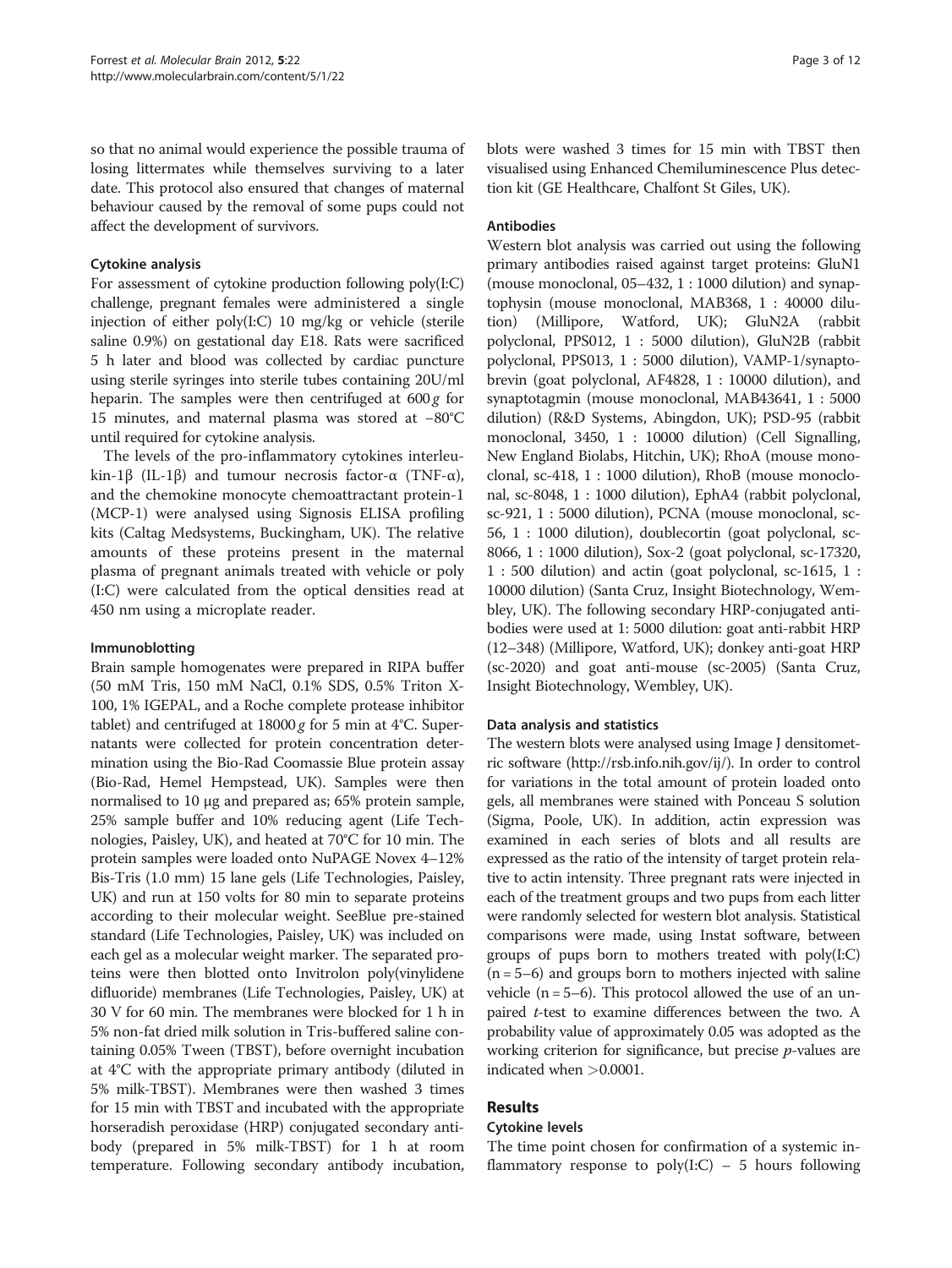the RNA injection – was intended to highlight changes in one of the most important and well-recognised chemokines, monocyte chemoattractant protein-1 (MCP-1). The levels of this compound in the maternal blood is summarised in Figure 1, which indicates a significant increase in concentration, confirming the efficacy of the poly(I:C) dose used here. At this 5 h time point, no changes were noted in the levels of interleukin-1β (IL-1β) or TNF-α. This is consistent with previous work showing that an increase in TNF-α reaches a peak around 2-3 h following  $poly(I:C)$  administration in vivo [\[12,13](#page-9-0)], while others have reported no change in IL-1β levels after injection of poly(I:C) [\[14](#page-9-0),[15\]](#page-9-0).

The fact that levels of IL-1β and TNF-α were not increased does confirm that the animals used in this study were not experiencing any ongoing, baseline inflammatory activity – if there were any endogenous infection or inflammatory condition such as arthritis, there would be a chronic and maintained increase of these cytokines that would be detectable before and after the injection of poly(I:C). On the other hand, it should be emphasised that these comments apply to maternal blood since brains from the embryos were not examined in this study and we cannot exclude the possibility that changes occurred in the foetal brain that are not mirrored in the maternal circulation.

#### Neuronal proteins

The expression of selected target molecules was examined using Western blotting. The molecules examined are major components of the synaptic vesicle and



neurotransmitter release machinery such as synaptophysin and Vesicle Associated Membrane Protein-1 (VAMP-1; synaptobrevin) as well as the vesicular release calcium sensor synaptotagmin. In addition, since N-methyl-D-aspartate (NMDA) receptors are known to play important roles in neurite outgrowth and guidance as well as synapse formation, the GluN1 subunit was examined, together with the Post-Synaptic Density molecule-95 (PSD-95), a major component of the post-synaptic complex that includes and modulates NMDA receptor function. We have also sought changes in the two major small GTPases, RhoA and RhoB, both of which have been implicated in the regulation of cytoskeletal proteins and which have been shown to be involved in synaptic transmission and plasticity [[16,17\]](#page-9-0).

In the brains from P21 pups exposed to  $poly(I:C)$ , the expression of neither synaptophysin ( $p = 0.54$ ; Figure [2A](#page-4-0)) nor synaptotagmin ( $p = 0.56$ ; Figure [2B\)](#page-4-0) showed any significant difference from control pups from saline-treated dams. VAMP-1, however, showed a significant increase compared with controls ( $p = 0.027$ ; Figure [2C\)](#page-4-0).

Two of the small RhoGTPase enzymes were also examined but there was no significant difference in the expression of either RhoA ( $p = 0.91$ , Figure [3A](#page-5-0)) or RhoB  $(p = 0.78,$  Figure [3B](#page-5-0)) between poly(I:C)-treated and control animals.

The greatest change noted in these animals was of the GluN1 subunit of NMDA receptors, which showed a highly significant decrease compared with pups from vehicle-treated dams ( $p = 0.01$ ; Figure [4A\)](#page-6-0). In contrast, expression of the GluN2A  $(p=0.12;$  Figure [4B\)](#page-6-0) and GluN2B ( $p = 0.64$ ; Figure [4C\)](#page-6-0) subunits were not altered in pups exposed to poly(I:C). Similarly, expression of the post-synaptic density marker PSD-95 showed no change between controls and treated pups ( $p = 0.51$ ; Figure [4D](#page-6-0)).

In addition to the above molecules, which have clearly documented roles in the early formation of synaptic contacts and in functional synaptic transmission, we have examined several molecules with more generic roles in neuronal proliferation of maturation. Proliferating Cell Nuclear Antigen (PCNA) is widely used as a marker of neurogenesis but its expression was not altered significantly following poly(I:C) ( $p = 0.64$ ; Figure [5A](#page-7-0)). The levels of doublecortin, an intracellular protein required for neuronal migration during prenatal and early postnatal development, was not affected by poly(I:C) treatment ( $p = 0.95$ ; Figure [5B\)](#page-7-0).

Also within this group of markers is the sox-2 protein which has been implicated in neurogenesis in the brain [[18\]](#page-9-0) and cells deficient in sox-2 exhibit reduced neurogenesis [[19\]](#page-9-0). Following exposure to poly(I:C) in utero, the expression of Sox-2 was significantly increased in the P21 pups compared with control neonates ( $p = 0.01$ , Figure [5C](#page-7-0)).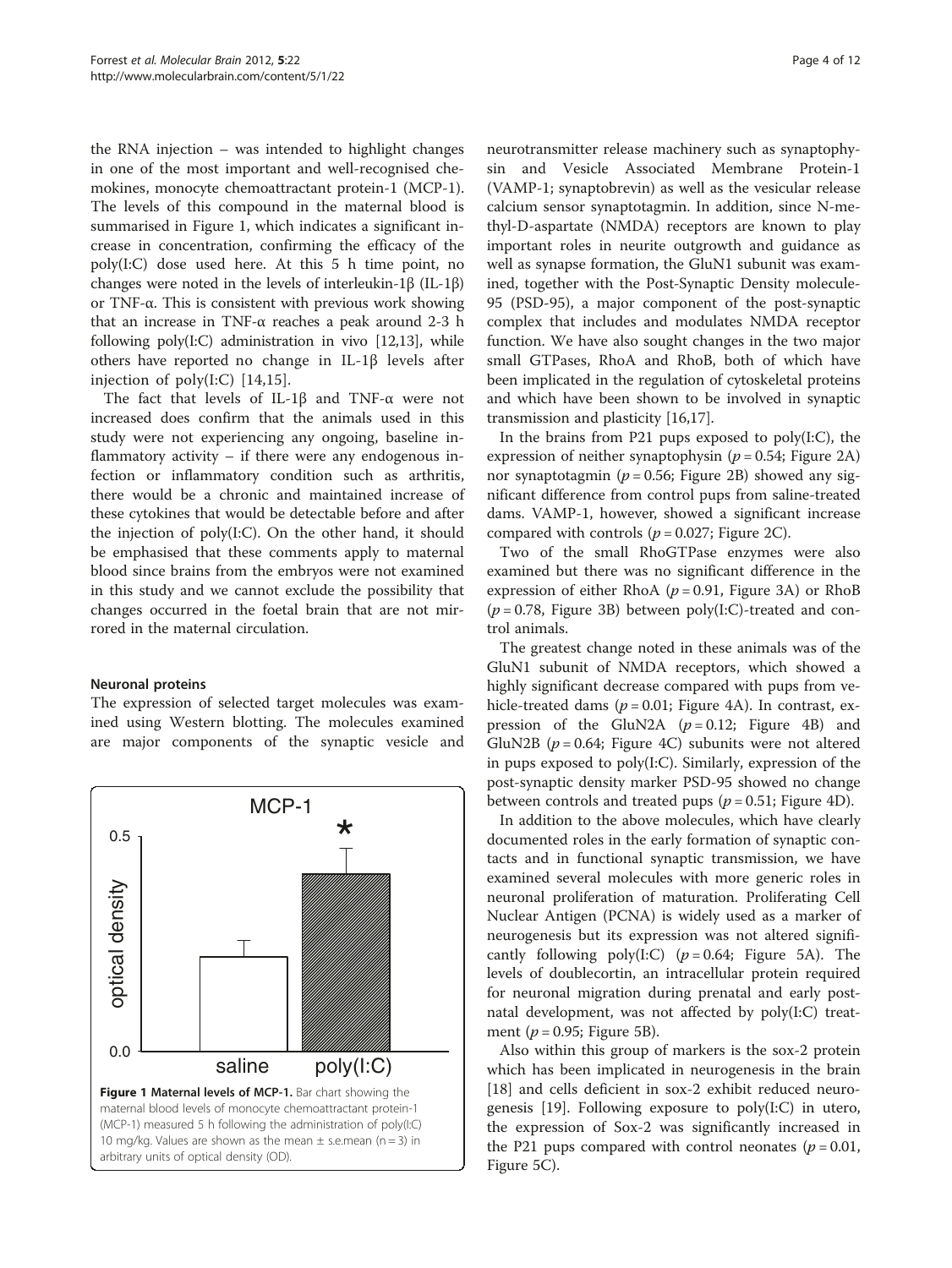<span id="page-4-0"></span>

Finally, EphA4 expression was examined since several members of the ephrin ligands and their Eph receptors are associated with axogenesis, synapse formation and function. In pups exposed to poly(I:C) expression of EphA4 was unchanged relative to saline-treated pups  $(p = 0.12;$  Figure [5D\)](#page-7-0).

## **Discussion**

The generation of a maternal immune or inflammatory response during pregnancy leads to a range of changes in the brains of the offspring which have strong parallels with those found in human behavioural disorders such as autism and schizophrenia. The administration of either bacterial lipopolysaccharides or the viral mimetic poly(I:C), (compounds frequently used in models of prenatal infection) can induce electrophysiological

alterations in synaptic transmission [\[20](#page-9-0)[-22](#page-10-0)] and elements of cognitive function [\[21,23,24](#page-10-0)] as well as changes in the levels of some major neurotransmitters [\[25\]](#page-10-0). Here we have used poly(I:C) to activate an immune response via TLR-3 in the late stages of gestation, a time when susceptibility of the rat foetal brain is believed to be comparable with that of the human brain in the second trimester of pregnancy, since brain development is at a comparable stage [[26](#page-10-0)].

The measurement of cytokine and chemokine levels here confirms the ability of poly(I:C) to activate the innate immune system since the expression of MCP-1 is increased 5 h after its injection. The lack of any change in IL-1β or TNF-α levels confirms the absence of any on-going, background immune system activity, as in vivo administration of poly(I:C) is known to induce a rapid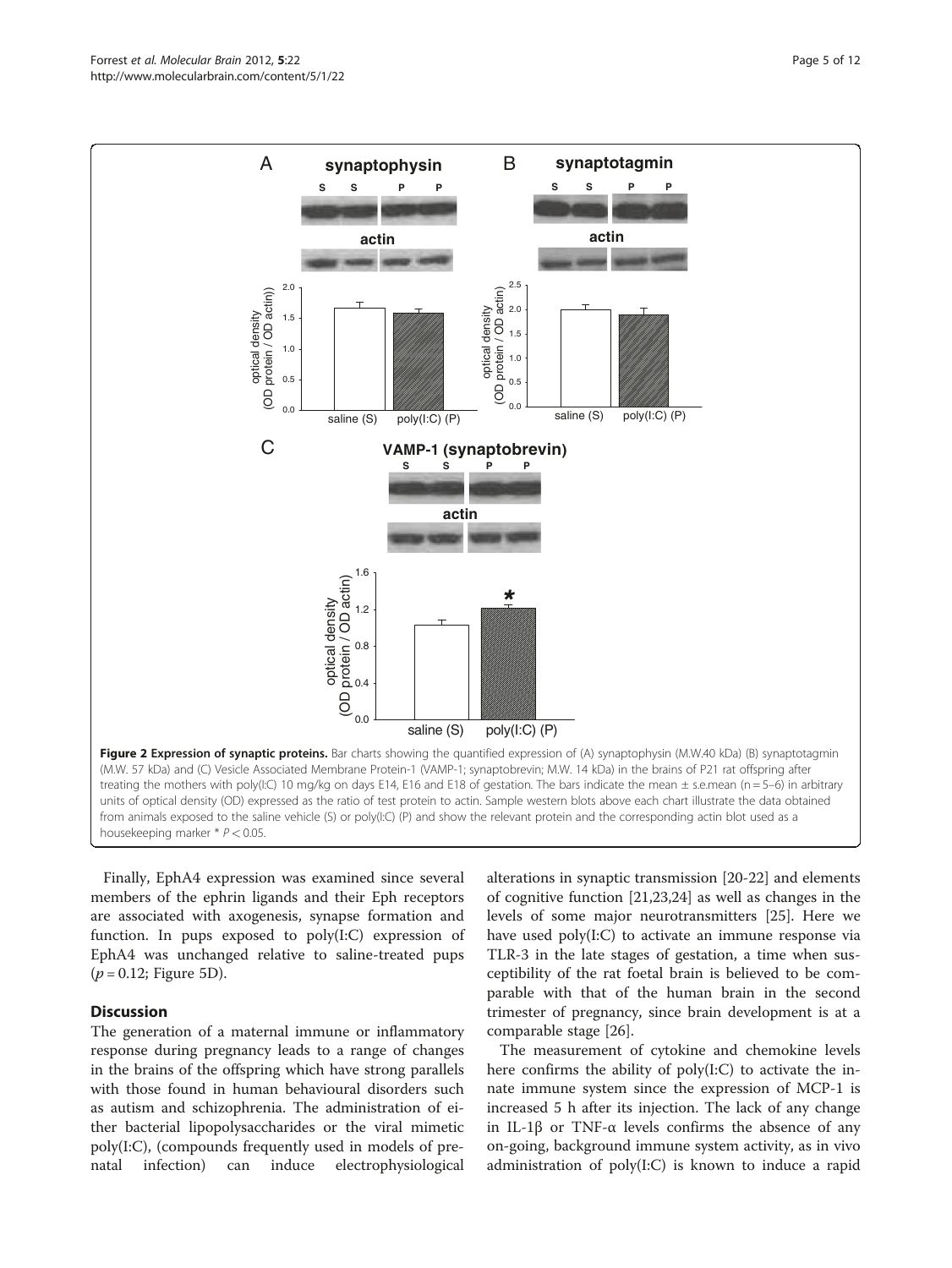<span id="page-5-0"></span>

and transient increase in plasma TNF-α, peaking around 2–3 h post-injection, with levels reportedly returned to control values by 4–6 h [\[13-15](#page-9-0)]. In addition, Gilmore and co-workers [[12](#page-9-0)] have previously shown that administration of Poly(I:C) to pregnant rats at E16 significantly elevated TNF- $\alpha$  in the maternal plasma at 2 h postinjection, with no increase detectable by 8 h. Poly(I:C) administered to mice at 12 mg/kg has previously been reported to induce plasma IL-1β 3 h post-treatment [[13\]](#page-9-0), whereas, in agreement with our finding, other groups have failed to detect increases in this cytokine after poly(I:C) administration in vivo [[14,15\]](#page-9-0). Examination of mRNA for cytokines after treatment with poly (I:C) also suggests a transient profile, with peak up-regulation of genes occurring 3-6 h after poly(I:C), with only a few genes remaining elevated 24 h post-injection [\[27\]](#page-10-0).

On the other hand, it should be emphasised that these comments apply to maternal blood since brains from the embryos were not examined in this study. Thus, we cannot exclude the possibility that changes occurred in the foetal brain that are not mirrored in the maternal circulation, although we are not aware of any previous evidence for this. However, we can exclude the initiation of an inflammatory response that persists from the administration of poly(I:C) through to the P21 stage when the offspring were examined. This is based partly on published data showing that the elevation of cytokines does not persist much beyond 24hours after injection. In addition, we have noted that there is no change of inflammatory markers such as cyclo-oxygenase-2 or NFkB at P21 as would be the case if there existed a continuing activation of the immune system (Pisar, Forrest, Omari, Darlington and Stone, unpublished observations).

It is clear from the present study that a number of significant changes are induced by the inflammatory challenge. The synaptic vesicle proteins synaptophysin, synaptotagmin and VAMP-1 (synaptobrevin), are of particular interest in brain development, and VAMP-1 has been noted as one of 18 proteins whose gene increases continually from postnatal day P0 to P45. Clear changes in several synaptic vesicle release proteins have been demonstrated in brain tissue from schizophrenic patients [[28-30](#page-10-0)] where the most marked changes are in the levels of synaptophysin and VAMP-1 [[29\]](#page-10-0). Treatment of pregnant dams in the present study did not produce any significant change in the expression of synaptophysin or the synaptic vesicle calcium sensor protein synaptotagmin. This result is consistent with a study by Afadlal et al. [\[31](#page-10-0)] in which prenatal stress induced by maternal restraint or corticosterone injections produced a decrease in synaptophysin levels only in animals at P7 or P14, but not at later ages such as the P21, post-weaning time examined here. On the other hand the levels of VAMP-1 were affected to a significant degree, emphasising the potential parallels between the effects of poly(I:C) and the changes reported in schizophrenia [[29](#page-10-0)].

An increasingly recognized view of the molecular changes underlying schizophrenia postulates a hypofunction of NMDA receptors. It is already established that neuronal receptors for glutamate, especially those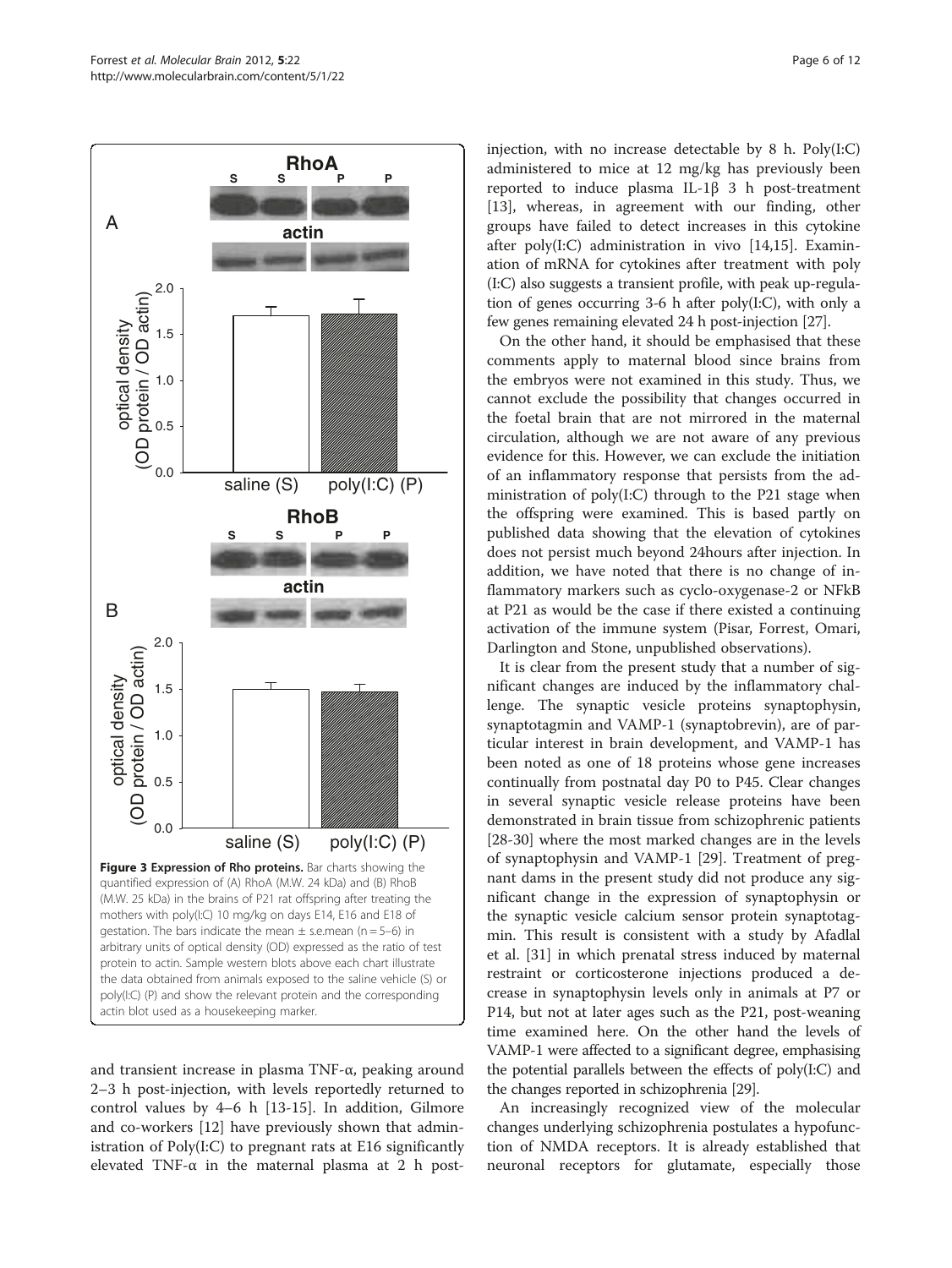sensitive to NMDA, affect neuronal migration [[32\]](#page-10-0), synapse formation [[33](#page-10-0)], and neurite growth [[34](#page-10-0)], spine formation [[35](#page-10-0),[36](#page-10-0)] and neuronal plasticity [\[6](#page-9-0)[,37,38](#page-10-0)]. The pharmacological blockade of NMDARs in neonatal rats causes a loss and disruption of synapses with profound abnormalities of brain structure and behaviour in adulthood [[39-41](#page-10-0)], many of which resemble the behavioural abnormalities which occur in schizophrenia [[42\]](#page-10-0). Thus, an induced change in NMDA receptor function during development could modify (for example by accelerating or slowing, amplifying or suppressing) the normal processes of programmed neuronal elimination which shapes the early nervous system.

In light of this fundamental role of NMDAR in neuron and synapse formation and function, the present finding of substantially reduced expression of the major subunit

of these receptors could imply that a change in NMDAR number or function could underlie some of the neurochemical and behavioural abnormalities which have been described after exposure of animals to LPS or poly(I:C) [[21,23,24\]](#page-10-0). NMDARs are composed of GluN1 and GluN2 subunits which bind glutamate and exert a regulatory control over GluN1. The GluN1 subunit is encoded by one gene to produce several splice variants. The antibody used in this work was selected as it interacts with all of the known splice variants. The change in GluN1 expression, therefore, reflects a real overall change of NMDAR number or function. Changes similar to those observed here have been reported previously in the expression of GluN1 receptors, although the experimental design was substantially different, with LPS injec-**Example 11**<br> **Example 11**<br> **Example 20**<br> **Example 20**<br> **Example 20**<br> **Example 20**<br> **Example 20**<br> **Example 20**<br> **Example 20**<br> **Example 20**<br> **Example 20**<br> **Example 20**<br> **Example 20**<br> **Example 20**<br> **Example 20**<br> **Example 2** 

<span id="page-6-0"></span>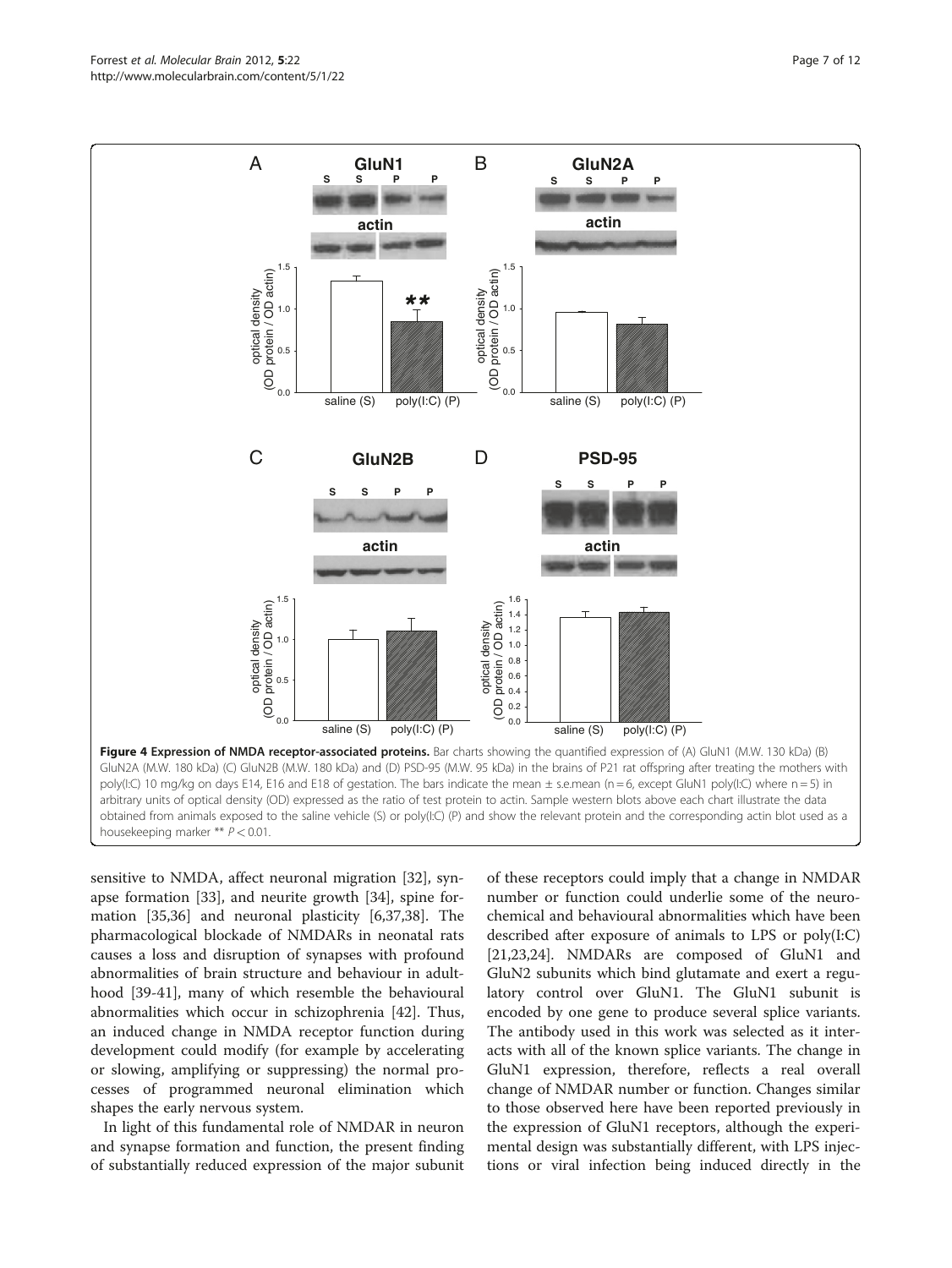pups themselves during postnatal development, and not during gestation [[40,43](#page-10-0)]. Nevertheless, taken together, these various studies offer highly suggestive mutual support for the concept that activation of the immune system can interfere with NMDAR function during brain development.

The small GTPases RhoA and RhoB have repeatedly been linked with synaptic plasticity [[16,17,](#page-9-0)[44\]](#page-10-0) and various aspects of neuronal development [[45,46\]](#page-10-0), often mediating the effects of NMDAR. However, there were no clearly significant changes in their expression. Similarly, despite the role of the tyrosine kinase family of Eph receptors and their ephrin ligands in synaptogenesis [[47](#page-10-0)] and spine formation [\[48-50](#page-10-0)] the absence of any clear change in the level of EphA4 implies that it does not contribute to changes in neuronal development and behaviour produced by poly(I:C).

There was a significant increase in the expression of Sox-2 (sex-determining region Y-related HMG-box2), a

transcription factor involved in stem cell maintenance in the brain as well as a major factor in regulating cell loss or survival during development [[51\]](#page-10-0). Sox-2 is often considered a marker of cells that are actively dividing but which are in the early phases of proliferation and are as yet undifferentiated [\[52\]](#page-10-0). Sox-2 occurs primarily in brain regions that contain actively proliferating neural stem cells, possibly maintaining a 'latent' and undifferentiated state [[53,54\]](#page-10-0). Suppression or deletion of sox-2 can lead to increased apoptosis [[19\]](#page-9-0) and is incompatible with embryonic survival [\[55](#page-10-0)], although overexpression does not promote proliferation [[56\]](#page-10-0). The pattern of changes seen in this group of neurogenesis markers, therefore, suggests a possible increase in the number of cells (as yet undifferentiated) at an early stage of proliferation. However, since no change was detected in the expression of PCNA, a nuclear protein which is increasingly used as a marker for the early phases of cell degeneration [\[51](#page-10-0)], the sox-2 expressing cells either do not express this protein

<span id="page-7-0"></span>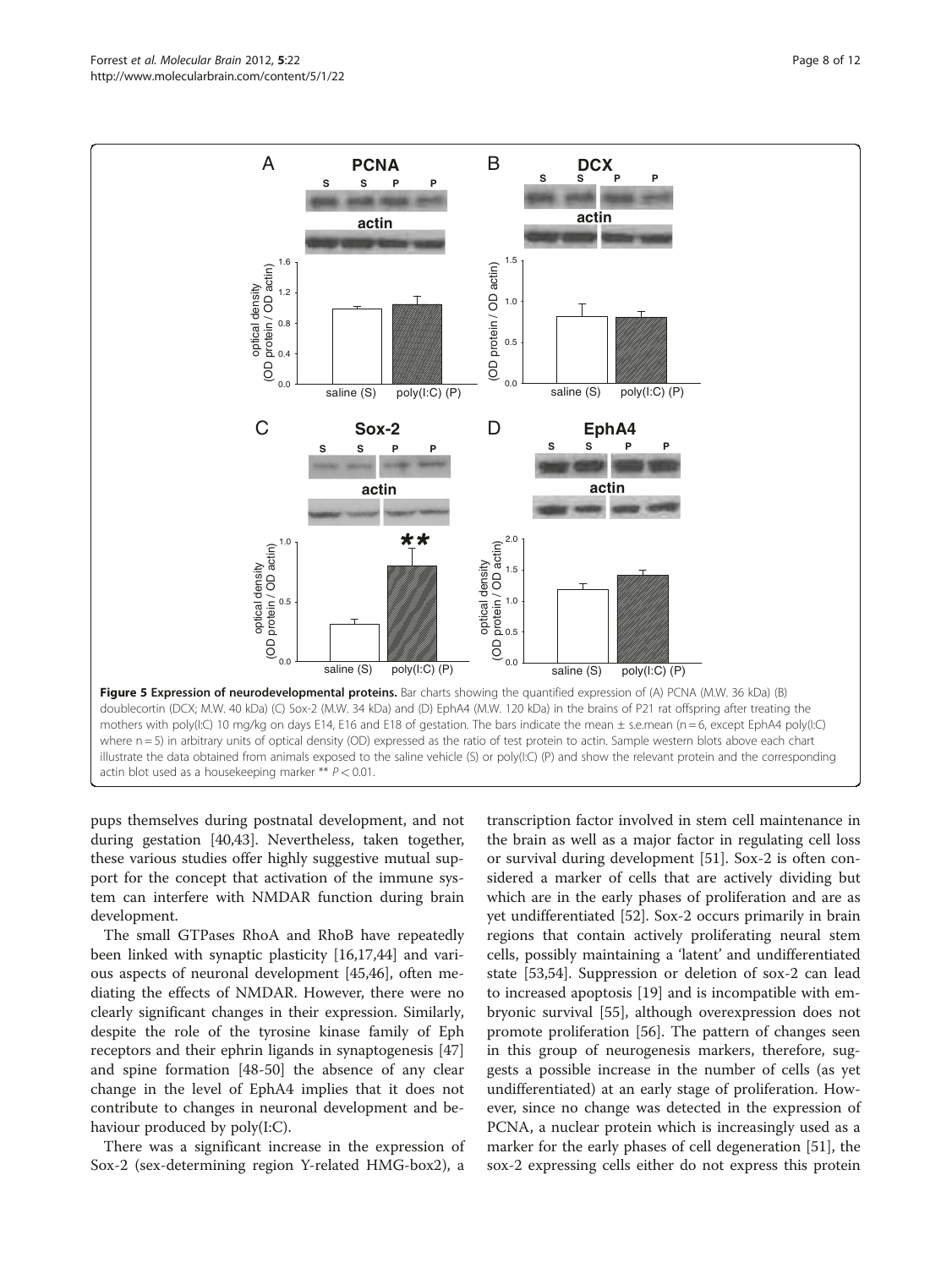at P21, or they have past the stage of producing PCNA. Similarly there was no change in levels of doublecortin, a molecule associated primarily with later stages of neurogenesis and whose expression declines during brain development. This observation suggests that poly (I:C) administration does not produce significant overall changes in neuronal or glial generation at P21.

A major question which arises following the induction of inflammation by poly(I:C) or bacterial polysaccharides (LPS) is whether any observed effects are a direct action of the injected agent, or are secondary, indirect consequences mediated via an intermediate compound. It is improbable that the immunostimulator molecules are themselves responsible, since they are unlikely to cross into embryos. In one study, radiolabelled LPS was administered to pregnant dams but the labelled compound was detected only in maternal tissues and not in the embryos [\[57](#page-10-0)].

The compounds that have been most often considered in the role of mediating immunostimulant effects in the brain are the cytokines. It is well recognised that both poly(I:C) and LPS can induce the expression and release of several pro-inflammatory cytokines although they can also modify the expression of neurotrophic proteins such as brain-derived growth factor (BDNF) and nerve growth factor (NGF), all of which have profound effects themselves on the CNS.

The administration of poly(I:C) does increase plasma levels of IL-1β, IL-6, TNF-α and interferon-β in adult rats when measured at the appropriate time points [[12,13\]](#page-9-0) and both IL-1 $\beta$  and TNF- $\alpha$  have been detected within the brain after systemic administration of LPS or poly(I:C) [[58-60](#page-10-0)]. This expression of cytokines has also been shown after maternal administration of LPS, when expression of IL-1β, IL-6 and TNF-α, as well as MCP-1 was demonstrated within the brains of the embryos [\[61](#page-10-0)]. These results seem to depend acutely on the precise experimental protocol since others have found that the expression of TNF-α was reduced by LPS in the foetal brain, whereas poly(I:C) had no effect [\[12](#page-9-0)]. Other workers have reported finding either no change of foetal brain TNF- $\alpha$  [\[62\]](#page-10-0) or an increase [[63](#page-10-0)].

Some of the most compelling work is that which shows the ability of cytokine antagonists to prevent CNS features of inflammation such as microglial activation, neuronal death or cognitive dysfunction. Some of these effects can be prevented by an IL-1β receptor antagonist [[58,](#page-10-0)[64\]](#page-11-0), although the direct administration of IL-1β to pregnant dams has been reported not to result in changes in the offspring.

Certainly, both neurons and glial cells possess interleukin receptors and there have been many studies showing that a range of cytokines, including IL-1β, have marked effects in the CNS even after peripheral delivery [\[65](#page-11-0)].

Work by Riazi et al., [[59,60\]](#page-10-0) has shown that poly(I:C) can increase the CNS levels of IL-1β, the cytokine which was probably responsible for the observed increase in CNS excitability and susceptibility to seizures induced by pilocarpine or pentylenetetrazol. Interestingly these effects were accompanied by an increased expression of GluN2A and GluN2C subunits which did not occur in the present study, presumably because of the difference between direct administration into the postnatal brain rather than administration into the mother followed by examination of the offspring.

Although most attention on cytokine mediation of poly(I:C) effects has been concentrated on IL-1β, there are several alternative candidates, such as IL-6. When labelled IL-6 was injected into pregnant rats, the protein was found in the amniotic fluid and in the foetus itself [[66\]](#page-11-0) showing its ability to pass across the placental barrier. In addition, maternal IL-6 administration has been reported to reproduce many of the effects of poly(I:C) on offspring, a claim strongly supported by the finding that antagonism of IL-6 prevented the effects of poly(I:C) [[9,10](#page-9-0)].

The problem of identifying a likely mediator of poly(I:C) effects is complicated further by the fact that neurons and glia can express several cytokines including IL-1β and TNF- $\alpha$  [\[67](#page-11-0)], so that the passage of cytokines into the CNS may not even be required for them to mediate genetic changes within the brain. It may only be necessary that neurons or glia are activated by a small molecule factor which can pass readily between blood and brain. However, Oskvig et al. [[68](#page-11-0)] have noted that cytokine protein levels are increased within the foetal brain whereas the corresponding RNA molecules are not, implying that the foetal proteins are derived from the maternal circulation and not from foetal synthesis. There is evidence that poly(I:C) can increase the permeability of barriers [\[69](#page-11-0)] and it may therefore contribute indirectly to an increased movement of cytokines into the foetus.

Overall, the profile of molecular changes described here suggests that, after exposure in utero to the viral mimetic poly(I:C), rat pups exhibit abnormal levels of several proteins known to be important in cerebral development. Even though several of the proteins studied show no significant change, it is important to realise that the absence of a change may be as scientifically important as the presence of a change. Firstly, it is valuable evidence that the schedule of immune activation used in the study does not produce a non-selective toxicity, with a generalised loss of cells and proteins. Secondly, when development of the brain can be understood in terms of the full gamut of molecular changes of expression it is likely to be just as important to know which aspects of neuronal development are unaffected by inflammation as to know which are. In addition, it is highly likely that for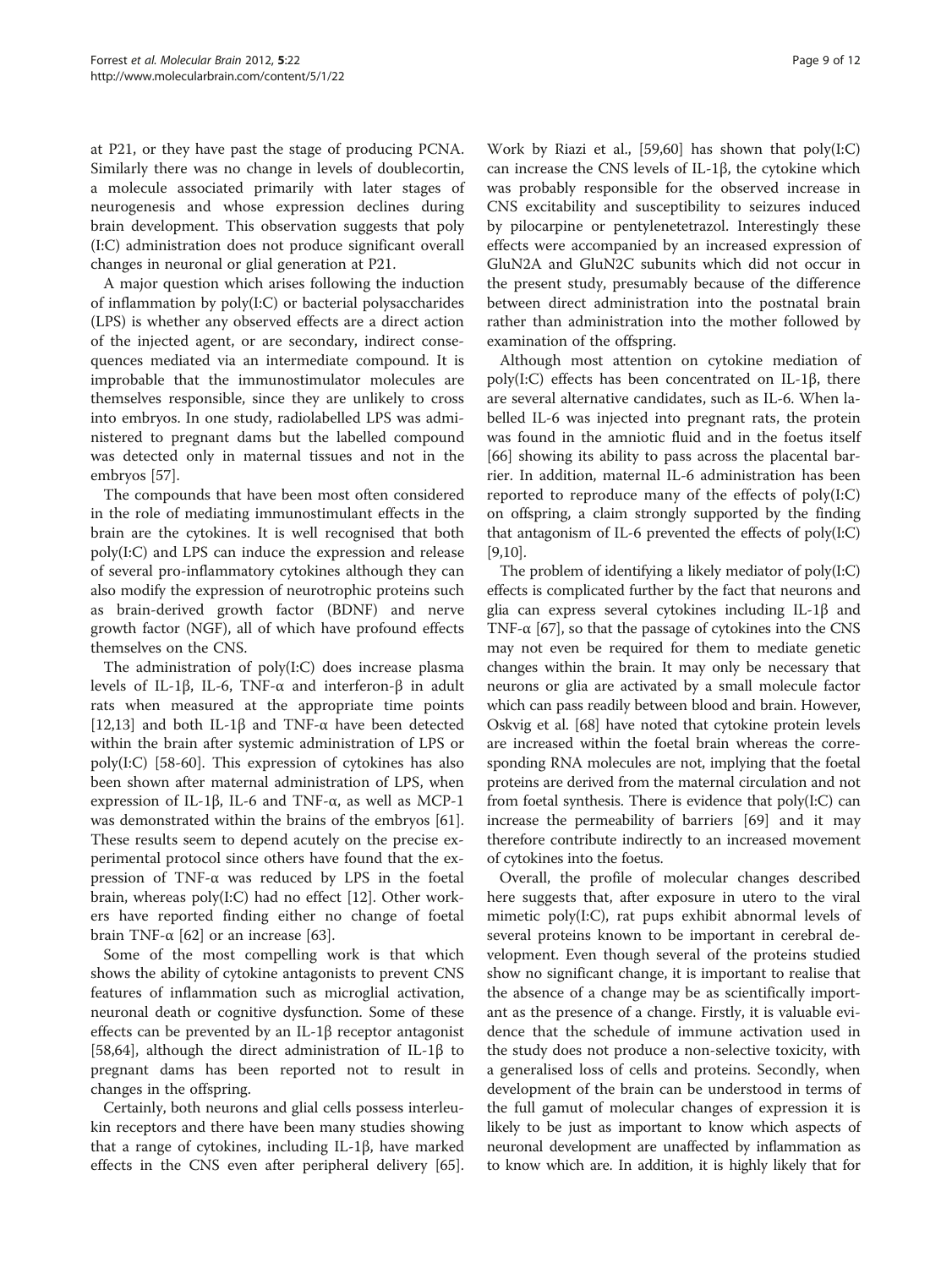<span id="page-9-0"></span>many aspects of brain development it is the relative change between molecules that may be the determining factor in abnormality, especially if different molecular changes occur at different rates during the course of development. Here again therefore it will be essential to know which proteins change in response to insult and which do not.

Finally, we elected to examine the overall protein expression in cerebral hemispheres. The apparent absence of a change may, therefore, mask more localised, significant changes, which need to be investigated in more detail.

### Conclusions

By 21 days of age, following the prenatal exposure of rats to the viral mimetic poly(I:C), there is clear evidence for changes in the expression of one of the major proteins associated with neurotransmitter release (VAMP-1), one involved in NMDA receptor signaling (GluN1) and one implicated in early neuronal development (sox-2). In view of the various roles of NMDA receptors in neuronal development, these changes could contribute to an altered rate of new cell production and differentiation reflected in the altered sox-2 expression. These changes not only lend strong support to the concept that activation of the immune system during gestation can lead to abnormal brain development, but also emphasise the central importance of NMDA receptors. The results are of particular importance to disorders such as schizophrenia, in which reduced activation of NMDA receptors appears to be a major cause or trigger of the behavioural abnormalities, and for which therapies designed to enhance or facilitate NMDA receptor function may be of clinical value.

#### Abbreviations

GluN1, GluN2A, GluN2B: Glutamate receptor subunits; HRP: Horseradish peroxidase; IFN-γ: Interferon-γ; IL-1β: Interleukin-1β; IL-6: Interleukin-6; LPS: Lipopolysaccharides; NMDA: N-methyl-D-aspartate; MCP-1: Monocyte chemoattractant protein-1; PCNA: Proliferating Cell Nuclear Antigen; poly (I:C): poly-[inosinic acid:cytidylic acid]; PSD-95: Post-Synaptic Density molecule-95; RhoA,RhoB: Members of the Ras (rat sarcoma) family of small GTPase enzymes; Sox-2: Sex-determining region Y-related HMG-box2; TBST: Tris-buffered saline containing 0.05% Tween; TLR-3: Toll-like receptor-3; TNF-α: Tumour necrosis factor-α; VAMP-1: Vesicle Associated Membrane Protein-1.

#### Competing interests

The authors declare that they have no competing interests.

#### Author contributions

CMF established the experimental protocol, CMF, OSK and MP acquired the experimental data and performed the analysis; TWS conceived and directed the study and drafted the initial manuscript; LGD and RAS contributed to development of the protocols, direction of the project, interpretation of data and modifying the draft manuscript. All authors have reviewed and approved the final manuscript.

#### Acknowledgements

We are grateful to Epsom Medical Research, the Peacock Trust and the Haddon Family Trust for financial assistance. OSK is in receipt of a Scholarship in Organismal Biology from the Biotechnology and Biological Sciences Research Council (BBSRC). MP is supported by funding from the Malaysian Government.

#### Author details

<sup>1</sup>Institute for Neuroscience and Psychology, University of Glasgow, West Medical Building, Glasgow, G12 8QQ, UK. <sup>2</sup> Epsom General Hospital, Epsom, KT18 7EG, UK.

#### Received: 20 March 2012 Accepted: 25 April 2012 Published: 9 June 2012

#### References

- 1. Brown AS: Prenatal infection as a risk factor in schizophrenia. Schizophren Bull 2006, 32:200–202.
- 2. Brown AS, Begg MD, Gravenstein S, Schaefer CA, Wyatt RJ, Bresnahan M, Babulas VP, Susser ES: Serologic evidence of prenatal influenza in the etiology of schizophrenia. Arch gen Psychiat 2004, 61:774–780.
- 3. Pearce BD: Modeling the role of infections in the etiology of mental illness. Clin Neurosci Res 2003, 3:271–282.
- 4. Hornig M, Weissenbock H, Horscroft N, Lipkin WI: An infection-based model of neurodevelopmental damage. Proc Nat Acad Sci USA 1999, 96:12102–12107.
- 5. Brown AS: The environment and susceptibility to schizophrenia. Progr Neurobiol 2011, 93:23–58.
- 6. Iwasato T, Datwani A, Wolf AM, Nishiyama H, Taguchi Y, Tonegawa S, Knopfel T, Erzurumlu RS, Itohara S: Cortex-restricted disruption of NMDAR1 impairs neuronal patterns in the barrel cortex. Nature 2000, 406:726–731.
- 7. Fatemi SH, Pearce DA, Brooks AI, Sidwell RW: Prenatal viral infection in mouse causes differential expression of genes in brains of mouse progeny: A potential animal model for schizophrenia and autism. Synapse 2005, 57:91–99.
- 8. Zuckerman L, Weiner I: Maternal immune activation leads to behavioral and pharmacological changes in the adult offspring. Psychiat Res 2005, 39:311–323.
- 9. Meyer U, Feldon J: Epidemiology-driven neurodevelopmental animal models of schizophrenia. Prog Neurobiol 2010, 90:285-326.
- 10. Meyer U, Feldon J, Fatemi SH: In vivo rodent models for the experimental investigation of prenatal immune activation effects in neurodevelopmental brain disorders. Neurosci Biobehav Revs 2009, 33:1061–1079.
- 11. Mitchell D, Olive C: Regulation of Toll-like receptor-induced chemokine production in murine dendritic cells by mitogen-activated protein kinases. Molec Immunol 2010, 47:2065–2073.
- 12. Gilmore JH, Jarskog LF, Vadlamudi S: Maternal poly I:C exposure during pregnancy regulates TNF-α, BDNF, and NGF expression in neonatal brain and the maternal-fetal unit of the rat. J Neuroimmunol 2005, 159:106-112.
- 13. Cunningham C, Campion S, Teeling J, Felton L, Perry VH: The sickness behaviour and CNS inflammatory mediator profile induced by systemic challenge of mice with synthetic double-stranded RNA (poly I:C). Brain Behav Immun 2007, 21:490–502.
- 14. Fortier M-E, Kent S, Ashdown H, Poole S, Boska P, Luheshi GN: The viral mimetic, polyinosinic:polycytidylic acid, induces a fever in rats via an interleukin-1-dependent mechanism. Am J Physiol Regul Integr Comp Physiol 2004, 287:R759–R766.
- 15. McLinden KA, Kranjac D, Deodati LE, Kahn M, Chumley MJ, Boehm GW: Age exacerbates sickness behavior following exposure to a viral mimetic. Physiol Behav 2012, 105:1219–1225.
- 16. O'Kane EM, Stone TW, Morris BJ: Activation of Rho GTPases by synaptic transmission in the hippocampus. J Neurochem 2003, 87:1309–1312.
- 17. McNair K, Spike R, Guilding C, Prendergast GC, Stone TW, Cobb SR, Morris BJ: A role for RhoB in synaptic plasticity and the regulation of neuronal morphology. J Neurosci 2010, 30:3508–3517.
- 18. Favaro R, Valotta M, Ferri ALM, Latorre E, Mariani J, Giachino C, Lancini C, Tosetti V, Ottolenghi S, Taylor V, Nicolis SK: Hippocampal development and neural stem cell maintenance require Sox2-dependent regulation of Shh. Nature Neurosci 2009, 12:1248–1262.
- 19. Ferri ALM, Cavallaro M, Braida D, Di Cristofano A, Canta A, Vezzani A, Ottolenghi S, Pandolfi PP, Sala M, DeBiasi S, Nicolis SK: Sox2 deficiency causes neurodegeneration and impaired neurogenesis in the adult mouse brain. Development 2004, 131:3805–3819.
- 20. Lowe GC, Luheshi GN, Williams S: Maternal infection and fever during late gestation are associated with altered synaptic transmission in the hippocampus of juvenile offspring rats. Amer J Physiol 2008, 295:R1563–R1571.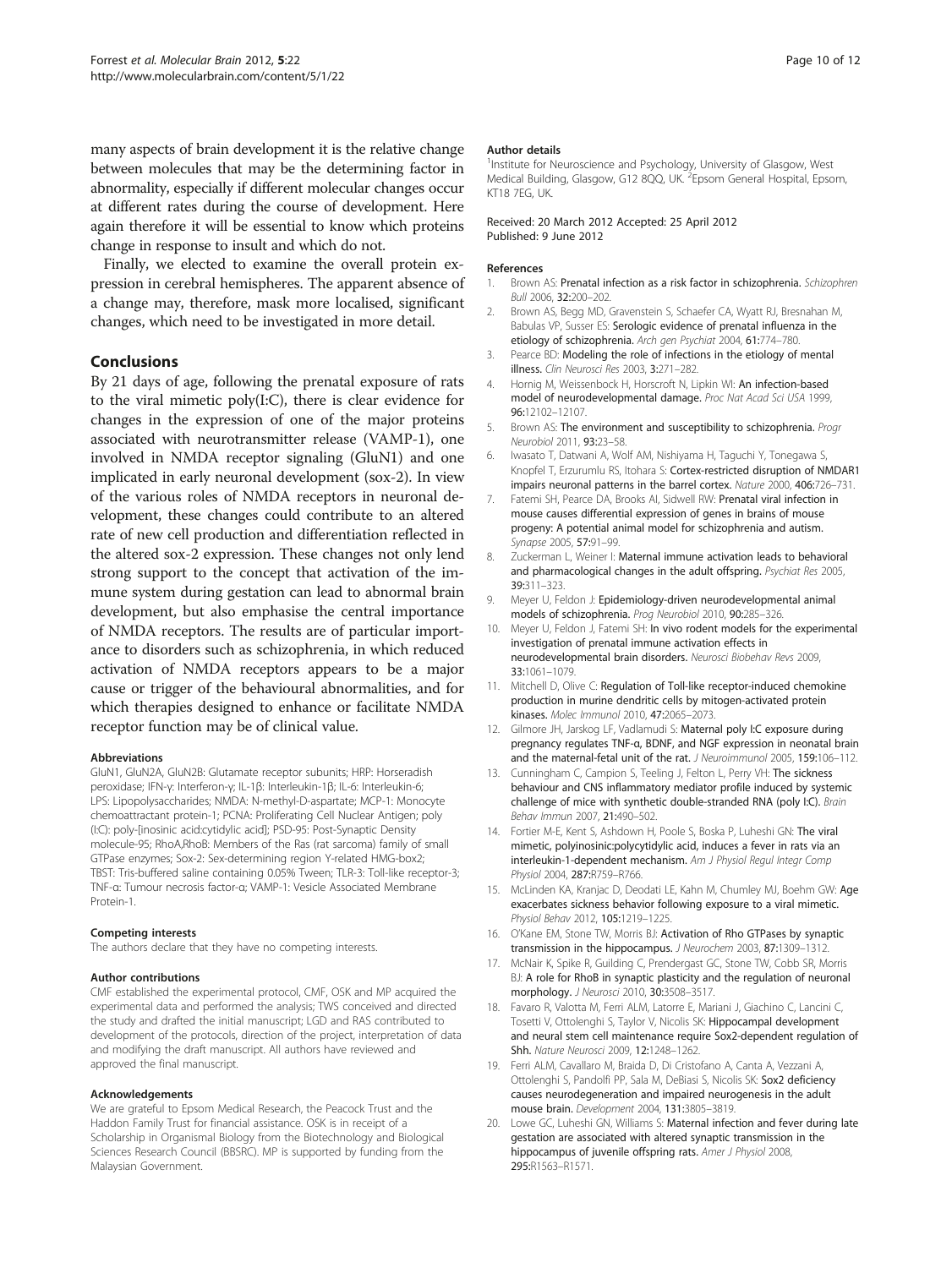- <span id="page-10-0"></span>21. Ito HT, Smith SEP, Hsiao E, Patterson PH: Maternal immune activation alters nonspatial information processing in the hippocampus of the adult offspring. Brain Behav Immun 2010, 24:930–941.
- 22. Wu D, Yang L, Xu XX, Zhang GC, Bu XS, Ruan D, Tang JL: Effects of congenital HCMV infection on synaptic plasticity in dentate gyrus (DG) of rat hippocampus. Brain Res 2011, 1389:27–34.
- 23. Beraki S, Aronsson F, Karlsson H, Ogren SO, Kristensson K: Influenza A virus infection causes alterations in expression of synaptic regulatory genes combined with changes in cognitive and emotional behaviors in mice. Molec Psychiat 2005, 10:299–308.
- 24. Wolff AR, Bilkey DK: Immune activation during mid-gestation disrupts sensorimotor gating in rat offspring. Behav Brain Res 2008, 190: 156–159.
- 25. Bitanihirwe BKY, Peleg-Raibstein D, Mouttet F, Feldon J, Meyer U: Late prenatal immune activation in mice leads to behavioral and neurochemical abnormalities relevant to the negative symptoms of schizophrenia. Neuropsychopharmacology 2010, 35:2462–2478.
- 26. Dobbing J, Sands J: Comparative aspects of the brain growth spurt. Early Human Devel 1979, 311:79–83.
- 27. Konat GW, Borysiewicz E, Fil D, James J: Peripheral challenge with dsRNA elicits global up-regulation of cytokine gene expression in the brain. J Neurosci Res 2009, 87:1381–1388.
- 28. Sokolov BP, Tcherepanov AA, Haroutunian V, Davis KL: Levels of mRNAs encoding synaptic vesicle and synaptic plasma membrane proteins in the temporal cortex of elderly schizophrenic patients. Biol Psychiat 2000, 48:184–196.
- 29. Halim ND, Weickert CS, McClintock BW, Hyde TM, Weinberger DR, Kleinman JE, Lipska BK: Presynaptic proteins in the prefrontal cortex of patients with schizophrenia and rats with abnormal prefrontal development. Molec Psychiat 2003, 8:797–810.
- 30. Maycox PR, Kelly F, Taylor A, Bates S, Reid J, Logendra R, Barnes MR, Larminie C, Jones N, Lennon M, Davies C, Hagan JJ, Scorer CA, Angelinetta C, Akbar T, Hirsch S, Mortimer AM, Barnes TRE, de Belleroche J: Analysis of gene expression in two large schizophrenia cohorts identifies multiple changes associated with nerve terminal function. Molec Psychiat 2009, 14:1083–1094.
- 31. Afadlal S, Polaboon N, Surakul P, Govitrapong P, Jutapakdeegul N: Prenatal stress alters presynaptic marker proteins in the hippocampus of rat pups. Neurosci Lett 2010, 470:24–27.
- 32. Komuro H, Rakic P: Modulation of neuronal migration by NMDA receptors. Science 1993, 260:95–97.
- 33. Colonnese MT, Zhao JP, Constantine-Paton M: NMDA receptor currents suppress synapse formation on sprouting axons in vivo. J Neurosci 2005, 25:1291–1303.
- 34. Rajan I, Cline HT: Glutamate receptor activity is required for normal development of tectal cells dendrites in vivo. J Neurosci 1998, 18:7836–7846.
- 35. Alvarez VA, Ridenour DA, Sabatini BL: Distinct structural and ionotropic roles of NMDA receptors in controlling spine and synapse stability. J Neurosci 2007, 27:7365–7376.
- 36. Ultanir SK, Kim J-E, Hall BJ, Deerinck T, Ellisman M, Ghosh A: Regulation of spine morphology and spine density by NMDA receptor signaling in vivo. Proc Nat Acad Sci USA 2007, 104:19553–19558.
- 37. Myers WA, Churchill JD, Muja N, Garraghty P: Role of NMDA receptors in adult primate cortical somatosensory plasticity. J Comp Neurol 2000, 418:373–382.
- 38. Ramoa AS, Mower AF, Liao D, Jafri SIA: Suppression of cortical NMDA receptor function prevents development of orientation selectivity in the primary visual cortex. J Neurosci 2001, 21:4299-4309.
- 39. Ikonomidou C, Bosch F, Miksa M, Bittigau P, Vockler J, Dikranian K, Tenkova TI, Stefovska V, Turski L, Olney JW: Blockade of NMDA receptors and apoptotic neurodegeneration in the developing brain. Science 1999, 283:70–74.
- 40. Harris LW, Sharp T, Gartlon J, Jones DNC, Harrison PJ: Long-term behavioural, molecular and morphological effects of neonatal NMDA receptor antagonism. Europ J Neurosci 2003, 18:1706–1710.
- 41. Uehara T, Sumiyoshi T, Seo T, Matsuoka T, Itoh H, Suzuki M, Kurachi M: Neonatal exposure to MK-801, an N-methyl-D-aspartate receptor antagonist, enhances methamphetamine-induced locomotion and disrupts sensorimotor gating in pre- and postpubertal rats. Brain Res 2010, 1352:223–230.
- 42. Cochran SM, Kennedy M, Mckerchar CE, Steward LJ, Pratt JA, Morris BJ: Induction of metabolic hypofunction and neurochemical deficits after chronic intermittent exposure to phencyclidine: differential modulation by antipsychotic drugs. Neuropsychopharmacology 2003, 28:265–275.
- 43. Harre EM, Galic MA, Mouihate A, Noorbakhsh F, Pittman QJ: Neonatal inflammation produces selective behavioural deficits and alters NMDA receptor subunit mRNA in the adult rat brain. Europ J Neurosci 2008, 27:644–653.
- 44. Barberan S, McNair K, Iqbal K, Smith NC, Prendergast GC, Stone TW, Cobb SR, Morris BJ: Altered apoptotic responses in neurons lacking RhoB GTPase. Europ J Neurosci 2011, 34:1737–1746.
- 45. Ahnert-Hilger G, Holtje M, Grosse G, Pickert G, Mucke C, Nixdorf-Bergweiler B, Boquet P, Hofmann F, Just I: Differential effects of Rho GTPases on axonal and dendritic development in hippocampal neurons. J Neurochem 2004, 90:9–18.
- 46. Koh CG: Rho GTPases and their regulators in neuronal functions and development. Neurosignals 2006, 15:228–237.
- 47. Klein R: Eph/ephrin signaling in morphogenesis, neural development and plasticity. Curr Opin Cell Biol 2004, 16:580–589.
- 48. Martinez A, Soriano E: Functions of ephrin/Eph interactions in the development of the nervous system: Emphasis on the hippocampal system. Brain Res Revs 2005, 49:211–226.
- 49. Henderson JT, Georgiou J, Jia ZP, Robertson J, Elowe S, Roder JC, Pawson T: The receptor tyrosine kinase EphB2 regulates NMDA-dependent synaptic function. Neuron 2001, 32:1041–1056.
- 50. Takasu MA, Dalva MB, Zigmond R, Greenberg ME: Modulation of NMDA receptor-dependent calcium influx and gene expression through EphB receptors. Science 2002, 295:491–494.
- 51. Chen S, Choo ABH, Nai-Dy W, Heng-Phon T, Oh SKW: Knockdown of Oct-4 or Sox-2 attenuates neurogenesis of mouse embryonic stem cells. Stem Cells Dev 2007, 16:413–420.
- 52. Von Bohlen, Halbach O: Immunohistological markers for proliferative events, gliogenesis and neurogenesis within the adult hippocampus. Cell Tiss Res 2011, 345:1–19.
- 53. Brazel CY, Limke TL, Osborne JK, Miura T, Cai JL, Pevny L, Rao MS: Sox2 expression defines a heterogeneous population of neurosphere-forming cells in the adult murine brain. Aging Cell 2005, 4:197–207.
- 54. Hutton SR, Pevny LH: SOX2 expression levels distinguish between neural progenitor populations of the developing dorsal telencephalon. Devel Biol 2011, 352:40–47.
- 55. Miyagi S, Masui S, Niwa H, Saito T, Shimazaki T, Okano H, Nishimoto M, Muramatsu M, Iwama A, Okuda A: Consequence of the loss of Sox2 in the developing brain of the mouse. FEBS Lett 2008, 582:2811–2815.
- 56. Peltier J, Conway A, Keung AJ, Schaffer DV: Akt Increases Sox2 Expression in Adult Hippocampal Neural Progenitor Cells, but Increased Sox2 Does Not Promote Proliferation. Stem Cells Devel 2011, 20:1153–1161.
- 57. Ashdown H, Dumont Y, Ng M, Poole S, Boksa P, Luheshi GN: The role of cytokines in mediating effects of prenatal infection on the fetus: implications for schizophrenia. Molec Psychiat 2006, 11:47–55.
- Terrando N, Fidalgo AR, Vizcaychipi M, Cibelli M, Ma D, Monaco Claudia, Feldmann M, Maze M: The impact of IL-1 modulation on the development of lipopolysaccharide-induced cognitive dysfunction. Critical Care 2010, 14:R88.
- 59. Riazi K, Galic MA, Kuzmiski JB, Ho W, Sharkey KA, Pittman QJ: Microglial activation and TNF alpha production mediate altered CNS excitability following peripheral inflammation. Proc Nat Acad Sci USA 2008, 105:17151–17156.
- 60. Riazi K, Galic MA, Pittman QJ: Contributions of peripheral inflammation to seizure susceptibility: Cytokines and brain excitability. Epilepsy Res 2010, 89:34–42.
- 61. Liverman CS, Kaftan HA, Cui L, Hersperger SG, Taboada E, Klein RM, Berman NEJ: Altered expression of pro-inflammatory and developmental genes in the fetal brain in a mouse model of maternal infection. Neurosci Lett 2006, 399:220–225.
- 62. Gayle DA, Beloosesky R, Desai M, Amidi F, Nunez SE, Ross MG: Maternal LPS induces cytokines in the amniotic fluid and corticotropin releasing hormone in the fetal rat brain. Amer J Physiol - Regul Integ Comp Physiol 2004, 286:R1024–R1029.
- 63. Cai ZW, Pan ZL, Pang Y, Evans OB, Rhodes PG: Cytokine induction in fetal rat brains and brain injury in neonatal rats after maternal lipopolysaccharide administration. Pediat Res 2000, 47:64–72.